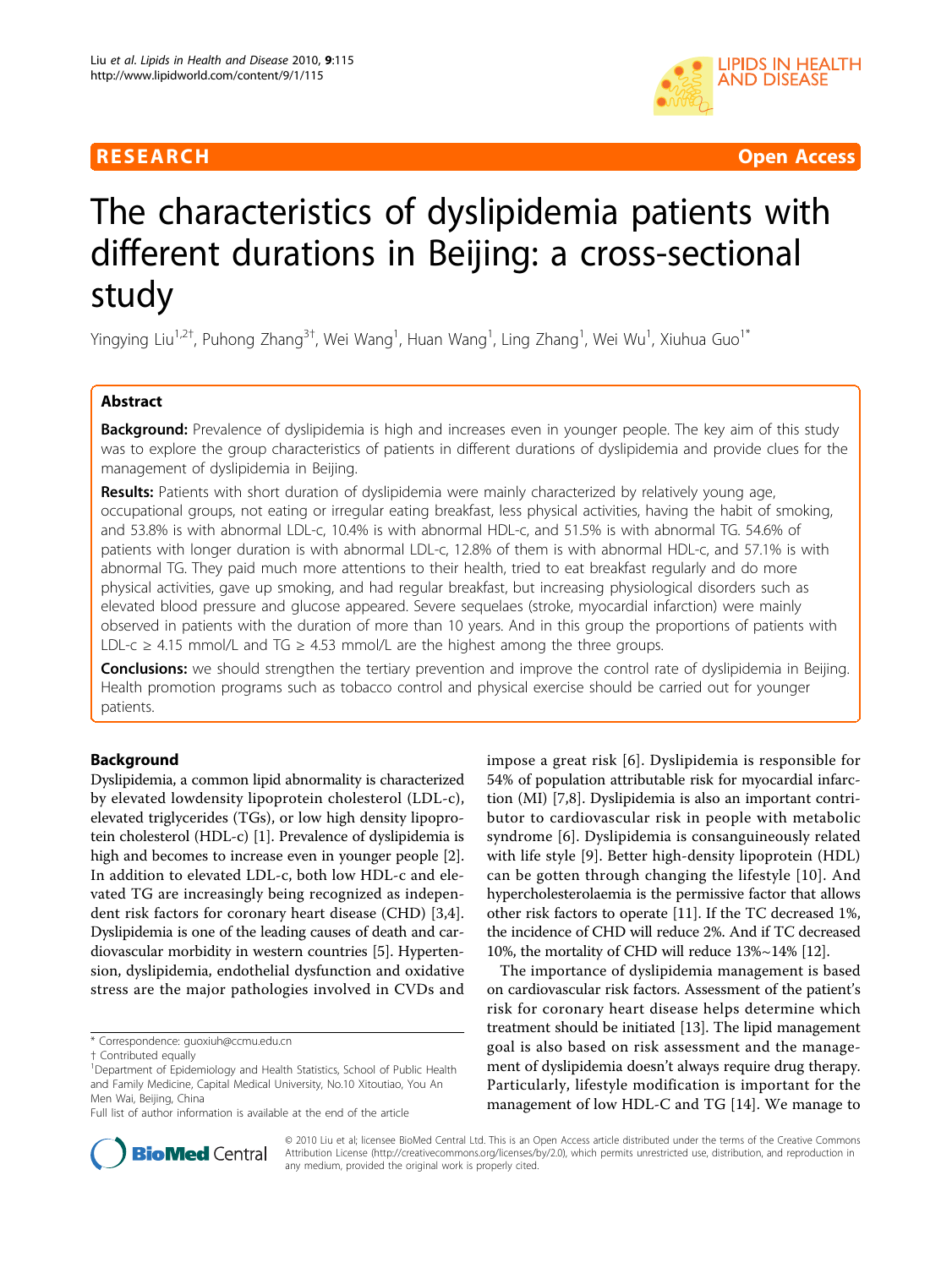explore the group characteristics of patients in different durations of dyslipidemia through a cross-sectional investigation which will assess cardiovascular risk factors of the dyslipidemia patients and provide clues for the prevention and therapy of dyslipidemia in Beijing.

# Methods

#### Survey methodology

A cross-sectional study was performed to research the prevalence level of chronic diseases and risk factors in Beijing in 2005, in which, the target people involved was aged  $\geq$  18 years old and had been living in Beijing for at least 6 months. In the study, 19216 individuals who represented 19216 families involved in the survey with multi-stage cluster sampling study, and this investigation covered 162 communities of 54 sub districts in all 18 municipal districts. The sub districts were sampled with probability proportional to size cluster sampling method in each district. 16711(87.0%) subjects were valid and used in consequent studies. And 2692 diagnosed dyslipidemia patients with complete duration information from the 16711 valid participants were chosen for the correspondence analysis in this study.

Our survey included a questionnaire, physical measurements, blood pressure measurements and laboratory tests to collect information. Before the investigation all the people involved had signed the informed consents. We used Calender 7600 autoanalyzer to test fasting lipid components for the diagnosis of dyslipidemia in the laboratory of Beijing CDC(the Center for Disease Control and Prevention).

#### Diagnosis methods and a layered approach

Dyslipidemia was diagnosed as any abnormal status of LDL-C, HDL-C and TG (based on the standard of ATPIII: TG  $\geq$  1.70 mmol/L, LDL-c  $\geq$  3.46 mmol/L, HDL-c < 0.91 mmol/L), And basing on the standard of ATPIII, TG was divided into four groups(TG <  $1.70 \text{ mmol/L}$ ,  $1.70 \leq T \text{G}$ < 2.27 mmol/L, 2.27 ≤ TG < 4.52 mmol/L, TG ≥ 4.53 mmol/L); LDL-c was divided into three groups(LDL-c < 3.46 mmol/L, 3.46 ≤ LDL-c < 4.15 mmol/L, LDL-c  $\geq$  4.15 mmol/L); HDL-c was divided into three groups  $(HDL-c < 0.91$  mmol/L,  $0.91 \leq HDL-c < 1.56$  mmol/L, HDL-c  $\geq$  1.56 mmol/L). The duration of dyslipidemia was calculated according to the date on which one was first diagnosed as dyslipidemia patient. Body mass index (BMI) was calculated as body weight divided by height squared (kg/m<sup>2</sup>). Lower-weight(L-W), normal-weight(N-W), overweight and obesity were defined as BMI < 18.5, 18.5  $\le$ BMI <  $25$ ,  $25 \leq$  BMI < 30 and BMI  $\geq$  30, respectively.

Current smokers included regular and casual smokers within the last month and were classified as nonsmoking, 0-9 cigarettes/day, 10-19 cigarettes/day, 20-29 cigarettes/day and  $\geq 30$  cigarettes/day. Drinking groups included non-drinking (never drink or drink less than 1 time per month), occasional drinking (drink more than 1 time per month but less than 2 times per week) and frequent drinking (drink more than 2 times per week). Lack of physical activities referred to less than 2 hour physical activities per week including walking, dancing, running, swimming and court game, excluding work purpose physical activities. Low-intake of calcium, low-intake of fruit and vegetable and protein intake were all based on food frequency questionnaire.

According to the measurement of blood pressure(BP), we defined the normal BP, borderline hypertension, lowgrade hypertension, middle-grade hypertension and highgrade hypertension as SBP < 130 mmHg and DBP < 85 mmHg, 130 mmHg  $\leq$  SBP  $<$  140 mmHg or 85 mmHg ≤ DBP < 90 mmHg, 140 mmHg ≤ SBP < 160 mmHg or 90 mmHg ≤ DBP < 100 mmHg, 160 mmHg ≤ SBP < 180 mmHg or 100 mmHg  $\leq$  DBP  $<$  110 mmHg, SBP  $\geq$  180 mmHg or  $DBP \ge 110$  mmHg. And according to the fasting plasma glucose (FPG), normal FPG, impaired fasting glucose(IFG) and diabetes were defined as FPG < 6.1 mmol/L, 6.1 mmol/L  $\leq$  FPG  $<$  7.0 mmol/L and FPG  $\geq$  7.0 mmol/L. We diagnosed metabolic syndrome (MS) as the standard of ATPIII. The consideration of myocardial infraction and stroke were according to the diagnosis of local hospitals.

The sample size of each duration group was: "0-4 years": 1816 (67.5%); "5-9 years": 517 (19.2%); " ≥ 10 years":359 (13.3%).

# Statistical analysis

All data were doubly input and checked with Epidata3.1 by a professional data recording company. Abnormal values and missing values were checked (logic check) by quality control group to ensure the data accuracy. SAS software (version 9.1, SAS Institute (Shanghai) Co., Ltd.) was used to perform univariate analysis and multiple correspondence analysis. Prior to multiple correspondence analysis, univariate analysis were made to find significant variables. Nonparametric test was used to explore the correlation between a particular correlated factors and durations of dyslipidemia. We performed Mann-Whitney with the variables classified as two levels, and Kruskal-Wallis for variables classified as multilevel out of orders (such as occupation), and Spearman rank correlation analysis for variables classified as multilevel orders.

Correspondence analysis is used to analyze the differences among every sort of one same variable and the corresponding relationship among every sort of variable. This method is converting an original data matrix  $X =$ (x) nm contains n subjects and m variables into another matrix  $Z = (z)$  nm, and also making  $R = Z'Z$  (covariance matrix analyzing the relationship among variables) and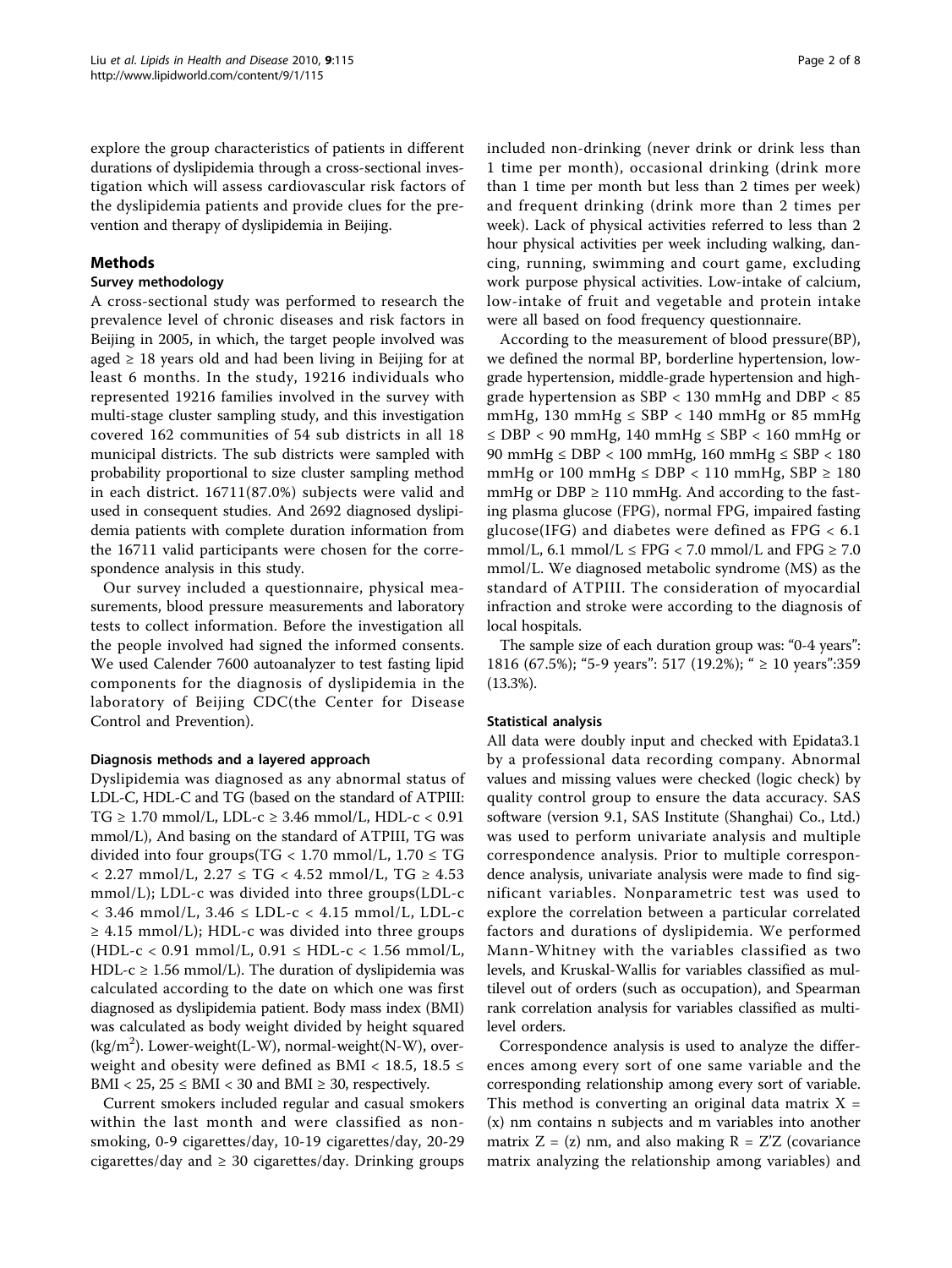$Q = ZZ'$  (covariance matrix analyzing the relationship among subjects) have the same non-zero eigenvalue by utilizing a sort of data transformation method. The horizontal axis of the correspondence analysis graph is the first dimensionality, and the second dimensionality is the vertical axis. The distance between the two variables can indicate the approximate relationship between the two variables [[15,16](#page-6-0)].

# Results

# The awareness and control rates of dyslipidemia are low in Beijing

According to the new test results of TC, TG, LDL, HDL, there are 6709 dyslipidemia patients among 16711 subjects. And the prevalence rate of dyslipidemia is 40.15%. And according to the questionnaire, the awareness, control rates of dyslipidemia were 43.79% and 17.20% respectively. 17.35% of the patients control dyslipidemia through taking drugs, 3.61% of the patients through dietary restriction and 10.51% through physical exercises. Among 6709 dyslipidemia patients, 2692 cases can recall when and where their dyslipidermia were diagnosed while 249 patients can't. And 3768 patients are newly diagnosed through our investigation. Among the 2692 patients with complete duration information, 7.0%(188) was diagnosed in Community Health Station, 13.2%(354) was diagnosed in Health service centers in Communities, 48.0%(1293) was diagnosed in Chinese Level II Hospital, and 31.8%(853) was diagnosed in Tertiary Health Care. And the lipid degrees and BMI of dyslipidemia patients with different durations is shown in table 1.

The LDL-c, HDL-c and TG levels of patients with the 0-4 years duration are  $3.53 \pm 0.96$  mmol/L,  $1.25 \pm 0.32$ mmol/L,  $2.17 \pm 1.72$  mmol/L. The LDL-c, HDL-c and TG levels of patients with the 5-9 years duration are  $3.56 \pm 0.98$  mmol/L,  $1.23 \pm 0.31$  mmol/L,  $2.37 \pm 1.79$ mmol/L. The LDL-c, HDL-c and TG levels of patients with the  $\geq 10$  years duration are 3.56  $\pm$  0.961.19 mmol/ L, 1.26 ± 0.36 mmol/L, 2.38 ± 1.89 mmol/L. 53.8% of patients in 0-4 years duration is with abnormal LDL-c, 10.4% is with abnormal HDL-c, and 51.5% is with abnormal TG, while 47.2% is overweight and 27.3% is obesity; 54.6% of patients in 5-9 years duration is with abnormal LDL-c, 12.8% is with abnormal HDL-c, and 57.1% is with abnormal TG, while 46.8% is overweight and 30.2% is obesity; 56.9% of patients in 10 years or more duration is with abnormal LDL-c, 12.6% is with abnormal HDL-c, and 53.6% is with abnormal TG, while 43.3% is overweight and 33.2% is obesity. The proportion of patients with LDL-c  $\geq$  4.15 mmol/L is increasing with the increasing duration among the three groups while the proportion of patients with 3.46 mmol/L ≤ LDL-c < 4.15 mmol/L is decreasing. The proportion of obese people is increasing with the increasing duration among the three groups.

# Distribution of correlated factors and diseases in patients with different durations of dyslipidemia

Nineteen major factors were enrolled in the initial univariate analysis. These factors were living area, gender, educational degree, age group, occupation, current smoking status, status of breakfast, alcohol intake, status of physical activities, oil intake, degree of salt intake, low-intake of calcium, low-intake of vegetable, inefficient protein intake, degree of total cholesterol, degree of HDL-C, degree of TG, degree of LDL-C, BMI. In the same way, the correlated diseases (hypertension, diabetes, myocardial infraction, stroke, metabolic syndrome and centripetal obesity) of dyslipidemia were chosen to

Table 1 the lipid level and BMI of dyslipidemia patients with different durations

|                |             | $0 - 4$ years |      | $5-9$ years |      | 10 years~ |      | <b>Statistic</b> | P value |
|----------------|-------------|---------------|------|-------------|------|-----------|------|------------------|---------|
|                |             | n             | $\%$ | n           | $\%$ | n         | %    |                  |         |
| LDL-c (mmol/L) | < 3.46      | 839           | 46.2 | 235         | 45.4 | 154       | 43.1 |                  |         |
|                | $3.46-$     | 544           | 30.0 | 141         | 27.3 | 95        | 26.5 |                  |         |
|                | $\geq 4.15$ | 433           | 23.8 | 141         | 27.3 | 109       | 30.4 | 0.037            | 0.057   |
| HDL-c (mmol/L) | < 0.91      | 189           | 10.4 | 66          | 12.8 | 45        | 12.6 |                  |         |
|                | $0.91 -$    | 1365          | 75.2 | 378         | 73.1 | 260       | 72.6 |                  |         |
|                | $1.56-$     | 262           | 14.4 | 73          | 14.1 | 53        | 14.8 | $-0.020$         | 0.308   |
| TG (mmol/L)    | < 1.70      | 881           | 48.5 | 222         | 42.9 | 166       | 46.4 |                  |         |
|                | $1.70-$     | 352           | 19.4 | 105         | 20.3 | 63        | 17.6 |                  |         |
|                | $2.27 -$    | 457           | 25.2 | 144         | 27.9 | 94        | 26.3 |                  |         |
|                | $\geq 4.53$ | 126           | 6.9  | 46          | 8.9  | 35        | 9.8  | 0.045            | 0.020   |
| <b>BMI</b>     | L-W         | 12            | 0.7  |             | 0.2  |           | 0.3  |                  |         |
|                | $N-W$       | 449           | 24.7 | 118         | 22.8 | 83        | 23.2 |                  |         |
|                | overweight  | 859           | 47.3 | 242         | 46.8 | 155       | 43.3 |                  |         |
|                | obesity     | 496           | 27.3 | 156         | 30.2 | 119       | 33.2 | 0.043            | 0.026   |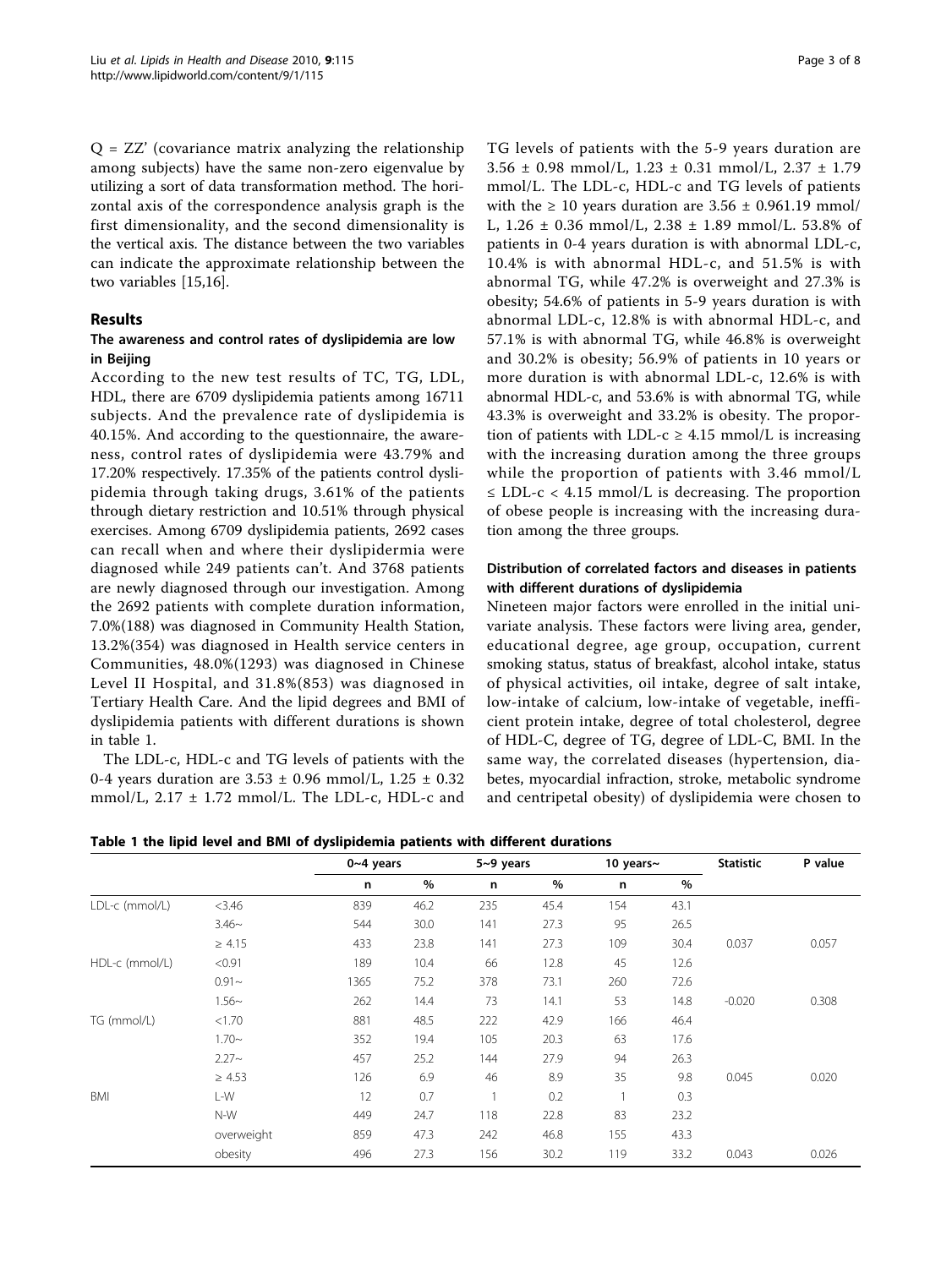perform univariate analysis in order to observe the assembling mode. The significant statistic results were shown in Table 2 and Table [3.](#page-4-0)

# Multiple correspondence analysis on the durations of dyslipidemia and correlated factors

We excluded the insignificant factors in univariate analysis, and carried out multiple correspondence analysis on durations of dyslipidemia. Multiple correspondence analysis graph was shown in Fig [1.](#page-4-0) From the distance between codes which present the three durations of dyslipidemia and their risk factors at different level shown in Fig [1](#page-4-0), we found that patients with duration of dyslipidemia less than 5 years were correlated with the identities of living in rural area, young to middle aged, worker, civil servant or farmer, not eating or irregular eating breakfast, less physical exercise, occasionally or often smoking; Patients with duration of 5-9 years were mainly assembled with living in urban area, 50-59 years old, eating breakfast every day, no smoking or heavy smoking, doing more physical exercises; And patients with duration of dyslipidemia  $\geq$  10 years concentrated mainly on retired or unemployed citizens, aged above 60 years old.

We selected the significant statistic factors listed in table 2 to perform multiple correspondence analysis. Multiple correspondence analysis graph was shown in Fig [2](#page-5-0). From the distance between the durations of dyslipidemia and their risk factors at different level according to Fig [2,](#page-5-0) we can find that patients with the duration less then 5 years was mainly assembled with normal in metabolism, blood glucose and blood pressure, without myocardial infarction stroke or centripetal obesity. Patients with the duration of dyslipidemia between 5-9 years gradually depart from normal status with critical hypertension, impaired fasting glucose(IFG), and get close to metabolic syndrome. And patients with duration more than 10 years were much closed with hypertension, diabetes mellitus(DM), myocardial infarction and stroke.

# **Discussion**

As an extension to principal component analysis, correspondence analysis is a kind of descriptive multi-variable analysis method, factor analysis and canonical correlation analysis. Through projection from vector point of high dimensional space to lower dimensional space, multiple correspondence analysis can be used to clearly illustrate correlations among multiple variables in one simple two dimension chart through projection from vector point of high dimensional space to lower dimensional space, therefore, can generate some benefits like

Table 2 Distribution of correlated factors in patients with different durations of dyslipidemia

|               | code             |               | $0 - 4$ years |      | $5-9$ years |      | 10 years~ |         | <b>Statistic</b> | P value |
|---------------|------------------|---------------|---------------|------|-------------|------|-----------|---------|------------------|---------|
|               |                  |               | n             | $\%$ | n           | $\%$ | n         | $\%$    |                  |         |
| career        | CARE1            | worker        | 188           | 76.1 | 34          | 13.8 | 25        | 10.1    |                  |         |
|               | CARE2            | civil servant | 834           | 69.7 | 252         | 21.1 | 111       | 9.3     |                  |         |
|               | CARE3            | resident      | 464           | 57.0 | 174         | 21.4 | 176       | 21.6    |                  |         |
|               | CARE4            | farmer        | 157           | 74.0 | 33          | 15.6 | 22        | 10.4    |                  |         |
|               | CARE5            | civil servant | 173           | 78.2 | 24          | 10.9 | 24        | 10.9    | 77.07            | < 0.001 |
| age           | AGE1             | $18-$         | 291           | 84.6 | 41          | 11.9 | 12        | 3.5     |                  |         |
|               | AGE2             | $40-$         | 629           | 74.7 | 150         | 17.8 | 63        | 7.5     |                  |         |
|               | AGE3             | $50-$         | 597           | 63.7 | 203         | 21.7 | 137       | 14.6    |                  |         |
|               | AGE4             | $60-$         | 209           | 55.8 | 83          | 22.1 | 83        | 22.1    |                  |         |
|               | AGE5             | $70-$         | 90            | 46.7 | 40          | 20.7 | 63        | 32.6    | 0.24             | < 0.001 |
| site          | <b>SUB</b>       | Urban         | 1183          | 65.0 | 362         | 19.9 | 275       | 15.1    |                  |         |
|               | <b>CITY</b>      | Rural         | 633           | 72.7 | 155         | 17.8 | 83        | 9.5     | $-4.31$          | < 0.001 |
| smoking group | <b>SMKO</b>      | none          | 1305          | 69.5 | 342         | 18.2 | 230       | 12.3    |                  |         |
|               | SMK1             | $1 - / d$     | 134           | 62.6 | 45          | 21.0 | 35        | 16.4    |                  |         |
|               | SMK <sub>2</sub> | $10 - / d$    | 160           | 66.4 | 47          | 19.5 | 34        | 14.1    |                  |         |
|               | SMK3             | $20 - / d$    | 159           | 61.4 | 64.         | 24.7 | 36        | 13.9    |                  |         |
|               | SMK4             | $30 - / d$    | 57            | 58.2 | 19          | 19.4 | 22        | 22.4    | 0.07             | < 0.001 |
| Exercise      | LACK-S           | Lack          | 1191          | 65.7 | 357         | 19.7 | 265       | 14.6    |                  |         |
|               | ACT              | enough        | 621           | 71.4 | 156         | 18.0 | 92        | 10.6    | $-3.21$          | 0.001   |
| brfst         | BRFST1           | none          | 116           | 73.0 | 29          | 18.2 | 14        | $8.8\,$ |                  |         |
|               | BRFST2           | $1-3$ t/w     | 109           | 73.6 | 25          | 16.9 | 14        | 9.5     |                  |         |
|               | BRFST3           | 4-6 t/w       | 129           | 75.0 | 31          | 18.0 | 12        | 7.0     |                  |         |
|               | BRFST4           | everyday      | 1462          | 66.1 | 432         | 19.5 | 318       | 14.4    | 0.69             | < 0.001 |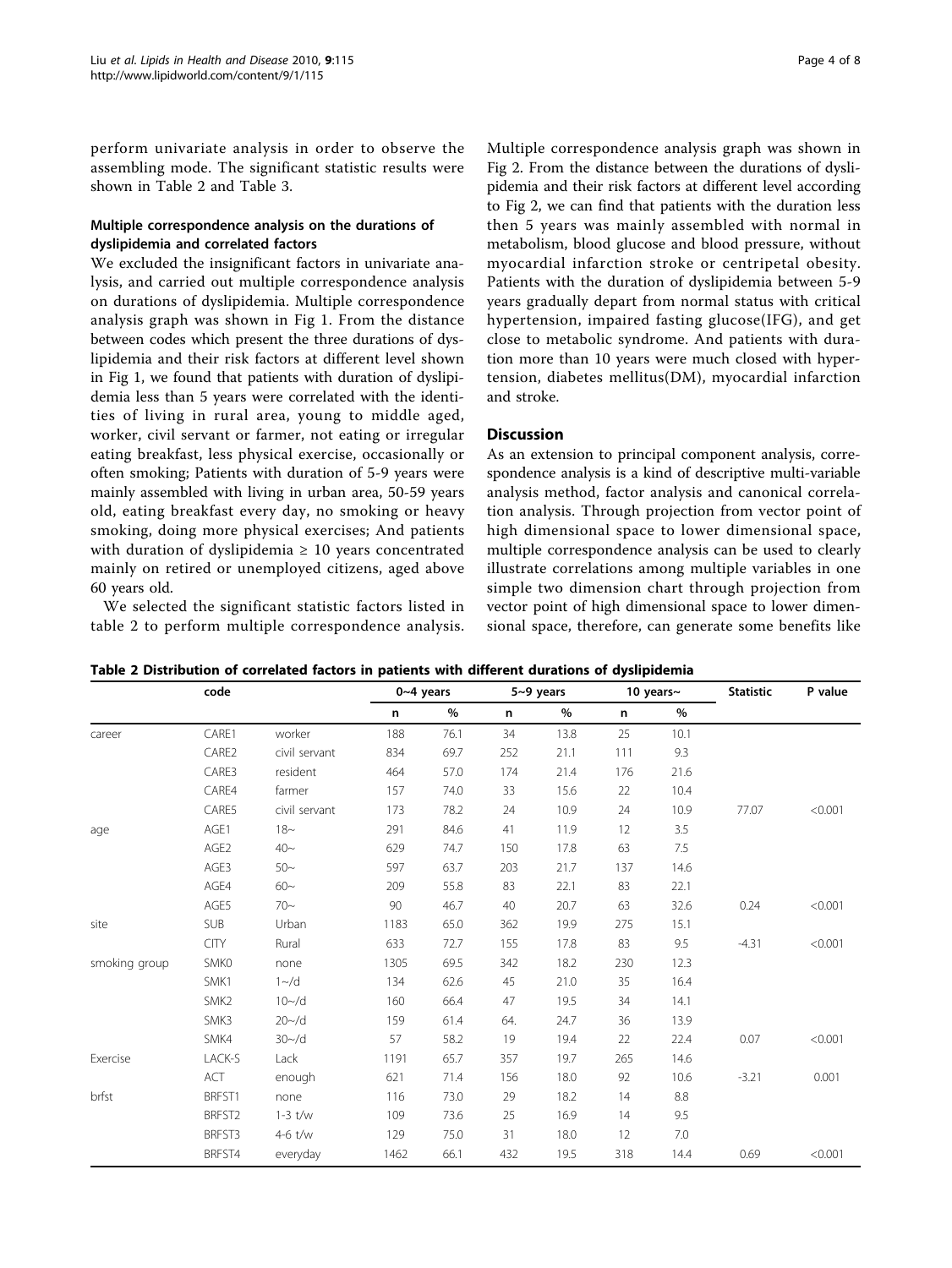| code          |                  |              | $0 - 4$ years |      | $5-9$ years |      | 10 years~ |      | <b>Statistic</b> | P value |
|---------------|------------------|--------------|---------------|------|-------------|------|-----------|------|------------------|---------|
|               |                  |              | n             | $\%$ | n           | %    | n         | $\%$ |                  |         |
| HP            | HP <sub>0</sub>  | normal       | 400           | 78.3 | 73          | 14.3 | 38        | 7.4  |                  |         |
|               | HP <sub>1</sub>  | borderline   | 648           | 66.9 | 199         | 20.5 | 122       | 12.6 |                  |         |
|               | HP <sub>2</sub>  | low-grade    | 492           | 65.3 | 152         | 20.2 | 109       | 14.5 |                  |         |
|               | HP3              | middle-grade | 197           | 60.2 | 66          | 20.2 | 64        | 19.6 |                  |         |
|               | HP4              | high-grade   | 69            | 57.5 | 26          | 21.7 | 25        | 20.8 | 0.12             | < 0.001 |
| <b>DM</b>     | DM0              | normal       | 1341          | 70.1 | 350         | 18.3 | 223       | 11.7 |                  |         |
|               | IFG              | <b>IFP</b>   | 171           | 67.6 | 49          | 19.4 | 33        | 13.0 |                  |         |
|               | <b>DM</b>        | <b>DM</b>    | 289           | 57.4 | 114         | 22.7 | 100       | 19.9 | 0.10             | < 0.001 |
| <b>MS</b>     | MS0              | not happened | 1164          | 70.3 | 294         | 17.8 | 197       | 11.9 |                  |         |
|               | MS1              | happened     | 628           | 62.5 | 219         | 21.8 | 158       | 15.7 | $-4.21$          | < 0.001 |
| AMI           | AMI0             | not happened | 1735          | 68.5 | 481         | 19.0 | 315       | 12.5 |                  |         |
|               | AMI1             | happened     | 32            | 38.1 | 20          | 23.8 | 32        | 38.1 | $-6.57$          | < 0.001 |
| <b>STROKE</b> | STR <sub>0</sub> | not happened | 1699          | 68.6 | 475         | 19.2 | 304       | 12.2 |                  |         |
|               | STR1             | happened     | 75            | 50.0 | 28          | 18.7 | 47        | 31.3 | $-5.55$          | < 0.001 |

<span id="page-4-0"></span>Table 3 Distribution of the correlated diseases in patients with different duration of dyslipidemia

that intuition, convenience, strong discriminating ability and saving calculating time, etc [[15,16\]](#page-6-0). In our study the multiple variables assemble obviously.

psychosocial factors, and dyslipidemia) contributed to the high CHD burden in the South Asian population as in other countries. From the review of the report 'the nutrition and health status of Chinese' which was published by medical ministry of People's Republic of China in Oct, 2004, we knew that the prevalence of chronic

The INTERHEART study also showed that nine traditional risk factors (smoking, hypertension, diabetes, obesity, diet, physical activity, alcohol consumption,

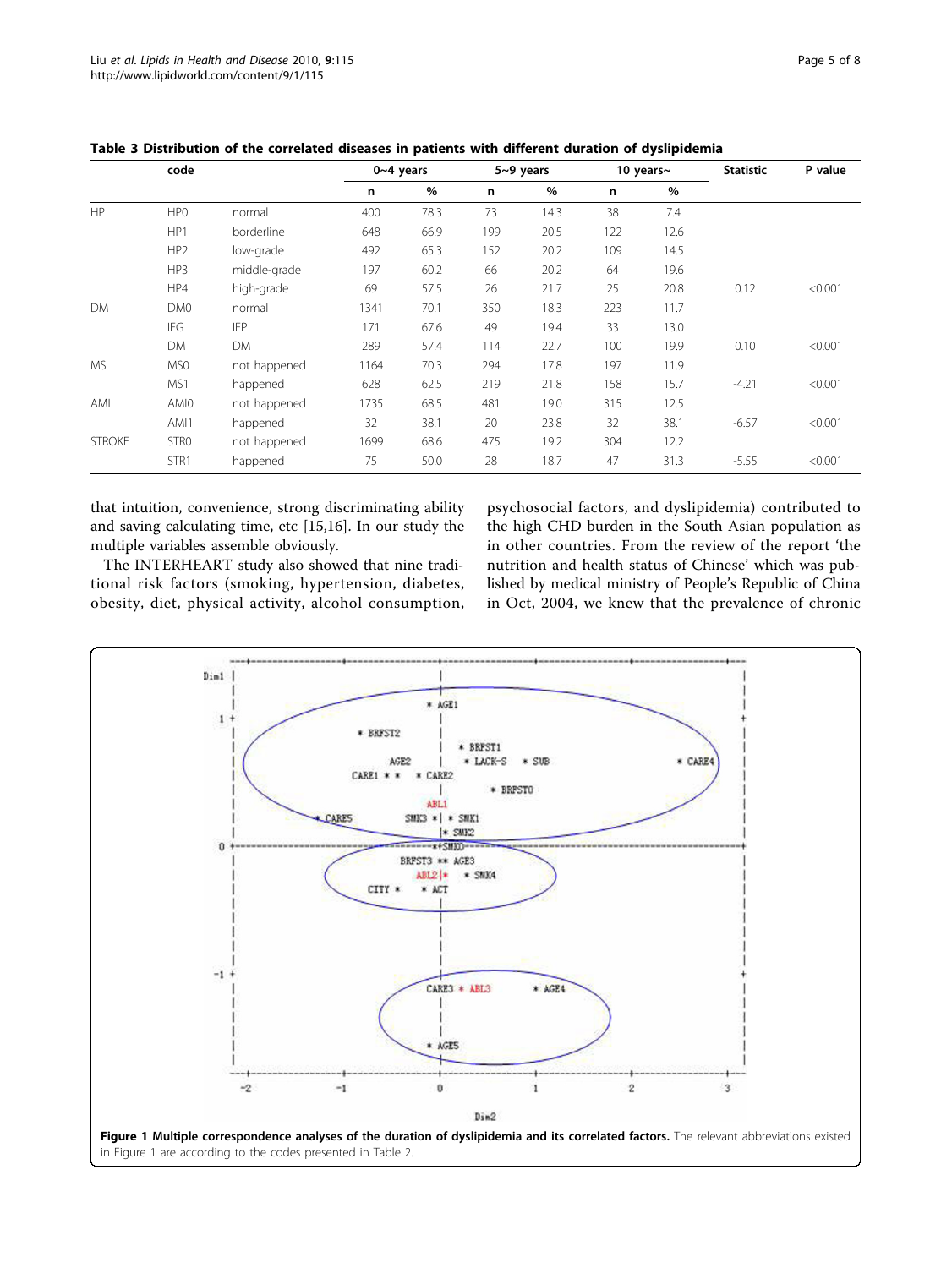<span id="page-5-0"></span>

disease such as hypertension, diabetes and dyslipidemia ascended rapidly and the unhealthy lifestyle was the main risk factor. Many researches had mentioned that direct or indirect smoking was one of the most important risk factors of dyslipidemia [\[17-19](#page-7-0)]. And the same Lack of physical activities and the habit of sedentariness were another risk factor of dyslipidemia [\[20\]](#page-7-0). And study suggested high prevalence of dyslipidemia in all age groups both in males and females and the prevalences were increasing with age [[21](#page-7-0)]. In our study we also found that patients with shorter duration were closely related with lack of physical activities and having the habit of smoking. But the elder patients began to pay more attention to their health. And they tried to change their unhealthy lifestyle such as eating breakfast regularly, giving up smoking and doing more physical exercises, but metabolic syndrome had taken place in this period and critical hypertension and IFG happened during this period.

Tenkanen L' data showed that patients with dyslipidemia and features associated with the metabolic syndrome (BMI and TG in the highest tertiles) [[22\]](#page-7-0). Hypertension,

diabetes, and dyslipidemia are all factors individually associated with increased risk for mortality from cardiovascular disease and all-cause mortality [\[23](#page-7-0)]. Some type of diet was tested in clinical trials in Italy and shown to lower blood pressure and improve dyslipidemia [\[24](#page-7-0)]. Forsythe's study had suggested that a healthier diet favorably and strongly affects dyslipidemia and hypertension, even in obese patients who do not lose weight [\[20\]](#page-7-0). It has been indicated the combination of aerobic and resistance exercise may provide greater benefit in people with dyslipidemia and other components of the metabolic syndrome because of the combined effects of reduced adiposity, increased muscle mass, and improved myocyte function, including increased oxidative capacity [[25](#page-7-0)]. According to the characteristics of patients with different duration of dyslipidemia in Beijing, We found the clues for the strategies about the prevention of dyslipidemia. At the earlier of dyslipidemia, patients were relatively young, lack of healthy sense, with the unhealthy life-style. With the development of dyslipidemia patients gradually suffered from other chronic diseases and they began to pay more attention to their health and change their unhealthy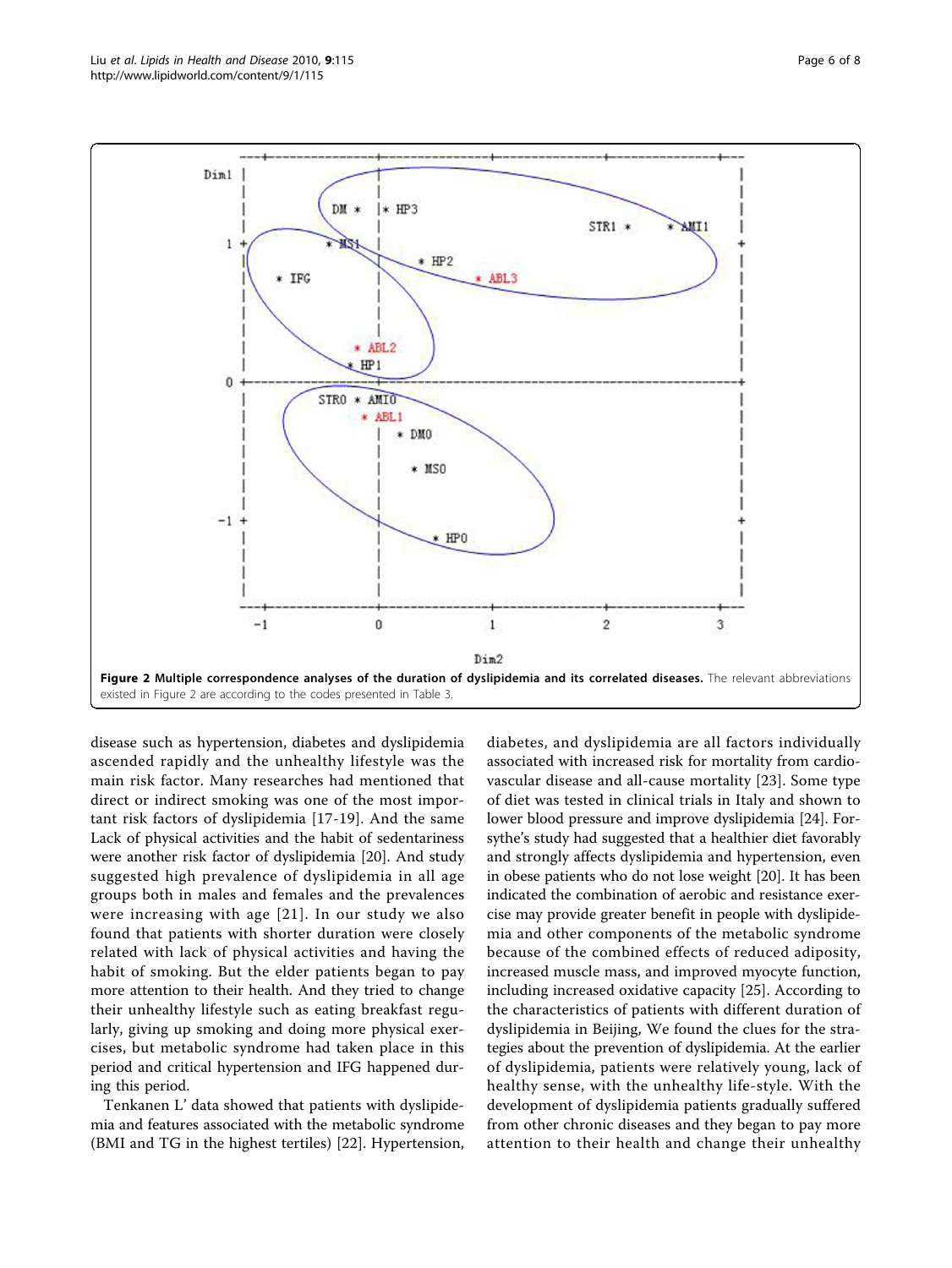<span id="page-6-0"></span>life-style. But with the effects of multiple causes myocardial infarction and stroke were inevitable. According to those characters, the strategies about the prevention of should be developed with changing young people's risk behavior. Because of the clustering of dyslipidemia, diabetes, hypertension and obesity, a comprehensive strategy should be made to improve the prevention of cardiovascular disease.

Because many different risk factors affect dyslipidemia patients with different duration, potentially complementary mechanisms of action, combination control may offer additional beneficial effects to patients with different duration of dyslipidemia. This study demonstrates that different duration of dyslipidemia with different risk factors which can effectively improve multiple intervention measures to a greater extent in patients with dyslipidemia, without significantly increasing the risk for adverse events commonly associated with unified intervention model. These findings in our paper have important public health implications for the prevention and treatments of dyslipidemia.

# Conclusions

According to our research, we should strengthen the tertiary prevention and improve the control rate of dyslipidemia in Beijing. Community physicians should take effective measures to control blood lipids for patients with dyslipidemia. We should strengthen the prevention and treatment of dyslipidemia for younger people, Particularly for the working groups and community retired residents. Health promotion programs such as tobacco control and physical exercise should be carried out for younger patients. Community hospitals should establish files with chronic diseases patients. The blood lipids, blood glucose, blood pressure should strictly controlled for the dyslipidemia patients with the duration of more than five years and then we can prevent the serious complications such as myocardial infarction and stroke.

#### Acknowledgements

This project was funded by Beijing Health Bureau; The program of Natural Science Fund of China (Serial Number: 30972550); the program of Natural Science Fund of Beijing (Serial Number: 7092010); Program of Funds: The program of Natural Science Fund of China (Serial Number: 30972550); the program of Natural Science Fund of Beijing (Serial Number: 7092010); the program of Academic Human Resources Development in Institutions of Higher Learning Under the Jurisdiction of Beijing Municipality (Serial Number: PHR201007112) and the program of Academic Human Resources Development in Institutions of Higher Learning Under the Jurisdiction of Beijing Municipality(Serial Number: PHR201007112). The authors thank all the 18 CDC Chronic Disease Departments for their contribution to local investigate and implement.

#### Author details

<sup>1</sup>Department of Epidemiology and Health Statistics, School of Public Health and Family Medicine, Capital Medical University, No.10 Xitoutiao, You An Men Wai, Beijing, China. <sup>2</sup>Xuanwu District Centre for Disease Control and Prevention, No. 34, Changchunjie Xuanwu District, Beijing, China. <sup>3</sup>Institute of Chronic and Noncommunicable Disease Control and Prevention, Beijing Center for Disease Prevention and Control, Beijing, China.

#### Authors' contributions

XG and PZ designed the studies, PZ participated in all data interpretation, and YL drafted the manuscript. WW, LZ, HW, WW critically reviewed the manuscript. YL carried out statical analysis. All authors have read and approved the final manuscript.

#### Competing interests

The authors declare that they have no competing interests.

Received: 23 June 2010 Accepted: 13 October 2010 Published: 13 October 2010

#### References

- 1. Mohiuddin SM, Pepine CJ, Kelly MT, Buttler SM, Setze CM, Sleep DJ, Stolzenbach JC: [Efficacy and safety of ABT-335 \(fenofibric acid\) in](http://www.ncbi.nlm.nih.gov/pubmed/19081418?dopt=Abstract) [combination with simvastatin in patients with mixed dyslipidemia: a](http://www.ncbi.nlm.nih.gov/pubmed/19081418?dopt=Abstract) [phase 3, randomized, controlled study.](http://www.ncbi.nlm.nih.gov/pubmed/19081418?dopt=Abstract) American Heart Journal 2009, 157:195-203.
- 2. Caprnda M, Dukat A, Lietava J, Fodor JG: High prevalences of mixed dyslipidemia in healthy Slovak people. Journal of Clinical Lipidology 2008, 2:541.
- 3. Sharrett AR, Ballantyne CM, Coady SA, Heiss G, Sorlie PD, Catellier D, Patsch W: [Coronary heart disease prediction from lipoprotein cholesterol](http://www.ncbi.nlm.nih.gov/pubmed/11535564?dopt=Abstract) [levels, triglycerides, lipoprotein\(a\), apolipoproteins A-I and B, and HDL](http://www.ncbi.nlm.nih.gov/pubmed/11535564?dopt=Abstract) [density subfractions: The atherosclerosis risk in communities \(ARIC\)](http://www.ncbi.nlm.nih.gov/pubmed/11535564?dopt=Abstract) [Study.](http://www.ncbi.nlm.nih.gov/pubmed/11535564?dopt=Abstract) Circulation 2001, 104:1108-13.
- 4. Sarwar N, Danesh J, Eiriksdottir G, Sigurdsson G, Wareham N, Bingham S, Boekholdt SM, Khaw KT, Gudnason V: [Triglycerides and the risk of](http://www.ncbi.nlm.nih.gov/pubmed/17190864?dopt=Abstract) [coronary heart disease: 10,158 incident cases among 262,525](http://www.ncbi.nlm.nih.gov/pubmed/17190864?dopt=Abstract) [participants in 29 Western prospective studies.](http://www.ncbi.nlm.nih.gov/pubmed/17190864?dopt=Abstract) Circulation 2007, 115:450-8.
- 5. Abello F, Baracco V, Guardamagna O: Diagnostic and clinical aspects of children affected by primary mixed dyslipidemia. Nutrition, Metabolism & Cardiovascular Diseases 2008, 18:35.
- 6. Aziz N, Mehmood MH, Mandukhal SR, Bashir S, Raoof S, Gilani AH: [Antihypertensive, antioxidant, antidyslipidemic and endothelial](http://www.ncbi.nlm.nih.gov/pubmed/18940267?dopt=Abstract) [modulating activities of a polyherbal formulation \(POL-10\).](http://www.ncbi.nlm.nih.gov/pubmed/18940267?dopt=Abstract) Vascular Pharmacology 2009, 50:57-64.
- 7. Yusuf S, Hawken S, Ounpuu S, Dans T, Avezum A, Lanas F, McQueen M, Budaj A, Pais P, Varigos J, Lisheng L: [Effect of potentially modifiable risk](http://www.ncbi.nlm.nih.gov/pubmed/15364185?dopt=Abstract) [factors associated with myocardial infarction in 52 countries \(the](http://www.ncbi.nlm.nih.gov/pubmed/15364185?dopt=Abstract) [INTERHEART study\): Casecontrol study.](http://www.ncbi.nlm.nih.gov/pubmed/15364185?dopt=Abstract) Lancet 2004, 364:937-952.
- 8. Fruchart JC, Sacks F, Hermans MP, Assmann G, Brown WV, Ceska R, Chapman MJ, Dodson PM, Fioretto P, Ginsberg HN, Kadowaki T, Lablanche JM, Marx N, Plutzky J, Reiner Z, Rosenson RS, Staels B, Stock JK, Sy R, Wanner C, Zambon A, Zimmet P: The residual risk reduction Initiative: A call to action to reduce residual vascular risk in patients with mixed dyslipidemia. The American Journal of Cardiology 2008, 102:2-34.
- 9. Paul MS, LaFontaine T, Thomas TR: Know the risks: Lifestyle management of mixed dyslipidemia. ACSM's Health & Fitness Journal 2006, 10:18-25.
- 10. Whittemore R, Melkus G, Wagner J, Dziura J, Northrup V, Grey M: [Translating the diabetes prevention program to primary care: A pilot](http://www.ncbi.nlm.nih.gov/pubmed/19092550?dopt=Abstract) [study.](http://www.ncbi.nlm.nih.gov/pubmed/19092550?dopt=Abstract) Nurs Res 2009, 58:2-12.
- 11. Libby P: [Inflammation in atherosclerosis.](http://www.ncbi.nlm.nih.gov/pubmed/12490960?dopt=Abstract) Nature 2002, 420:868-74.
- 12. Gould AL, Rossouw JE, Santanello NC, Heyse JF, Furberg CD: [Cholesterol](http://www.ncbi.nlm.nih.gov/pubmed/7697857?dopt=Abstract) [reduction yields clinical benefit: a new look at old data.](http://www.ncbi.nlm.nih.gov/pubmed/7697857?dopt=Abstract) Circulation 1995, 91:2274-82.
- 13. Syed MA, Mark EC, John FD: Management of Dyslipidemia in Adults. American family physician 1998, 5:2207.
- 14. Teramoto T, Sasaki J, Ueshima H, Egusa G, Kinoshita M, Shimamoto K, Daida H, Biro S, Hirobe K, Funahashi T, Yokote K, Yokode M: Goals of dyslipidemia management. Journal of Atheroscler Thromb 2007, 14:2009-12.
- 15. Perriere G, Thioulouse J: [Use and misuse of correspondence analysis in](http://www.ncbi.nlm.nih.gov/pubmed/12384602?dopt=Abstract) [codon usage studies.](http://www.ncbi.nlm.nih.gov/pubmed/12384602?dopt=Abstract) Nucleic Acids Research 2002, 30:4548-55.
- 16. Busold CH, Winter S, Hauser N, Bauer A, Dippon J, Hoheisel JD, Fellenberg K: [Integration of go annotations in correspondence analysis:](http://www.ncbi.nlm.nih.gov/pubmed/15746280?dopt=Abstract) [Facilitating the interpretation of micro-array data.](http://www.ncbi.nlm.nih.gov/pubmed/15746280?dopt=Abstract) Bioinformatics 2005, 21:2424-29.